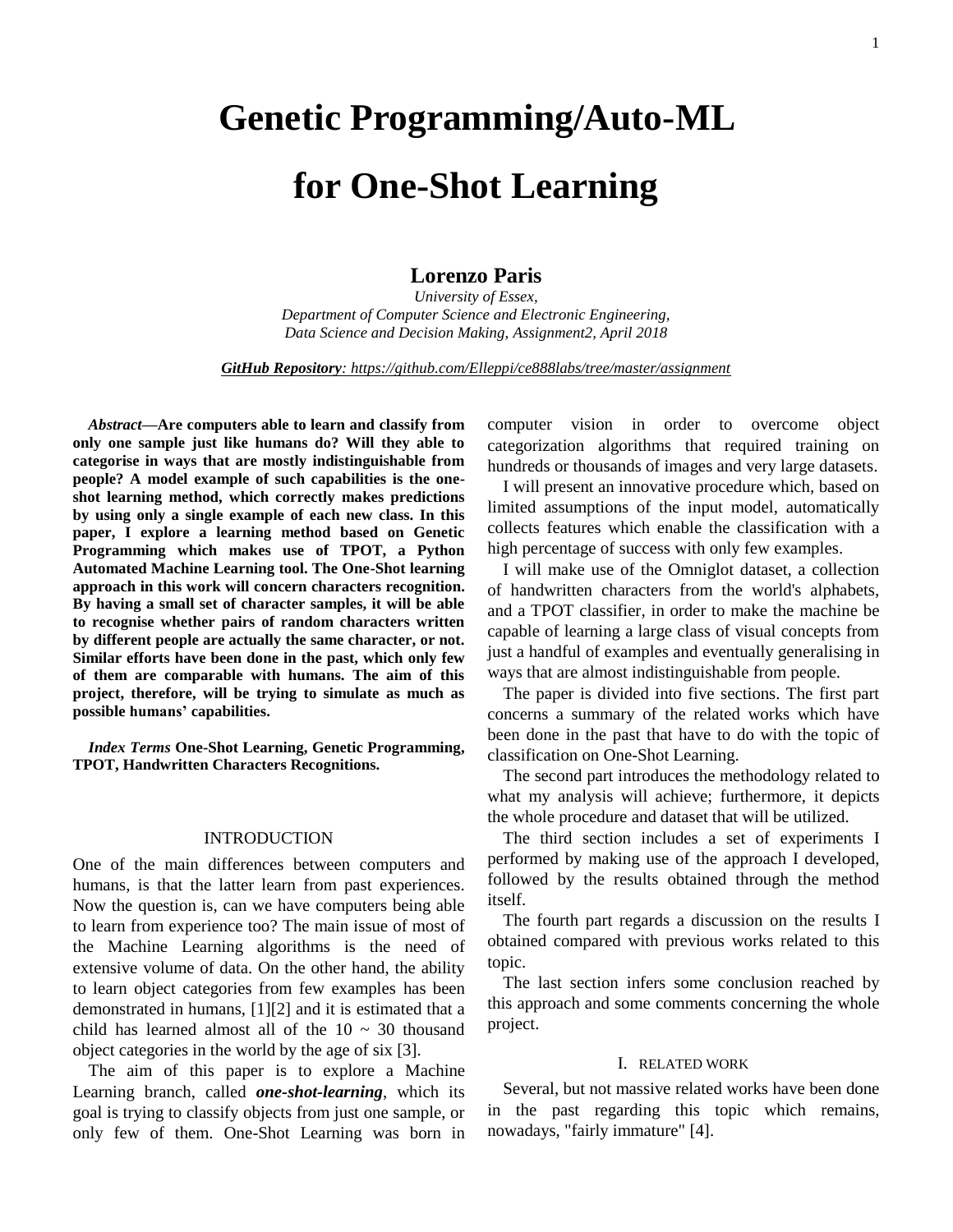A few years later the turn of the millennium, Li Fei-Fei et al. in [5], started working on a well-known framework called *Bayesian* which was addressed to unsupervised one-shot learning of object categories. By using this approach, they started with a learned object class model and its corresponding model distribution. Based on a new image, the purpose was to decide whether it contained an instance of their object class.

In 2013, Lake et al. introduced in [6] "*a new computational approach called Hierarchical Bayesian Program Learning (HBPL) that utilizes the principles of compositionality and causality to build a probabilistic generative model of handwritten characters*". Based on the raw pixels of an image, the model was able to search for a "structural description" to label the image itself by a simple combination of its elementary parts and their spatial relations.

Later, Lake et al. went deeply into the subject of One-Shot Learning by dealing with the problem of learning new spoken words which he defined as "*an essential ingredient for language development*" [7]. He made use of a generative Hierarchical Hidden Markov model jointly with a Bayesian inference procedure.

Currently, with the vigorous and rapid grow of the Neural Networks, the most used approach seems to be the Siamese Neural Networks. The latter is a class of neural network architectures that contain two or more identical sub-networks. Identical here means they have the same configuration with the same parameters and weights. Parameter updating is mirrored across both subnetworks [8], [9]. Gregory Koch et al. in 2015, restricted their attention in character recognition; they learned image representations via a supervised metric-based approach with Siamese Neural Networks, then reused that network's features for one-shot learning without any retraining. Others made use of roughly the same approach for face recognition [10] and signature verification [11].

#### II. APPROACH

In this project I will train my model by making use of the Omniglot data set: a collection of 1623 hand drawn characters from 50 alphabets. The number of letters in each alphabet varies considerably from about 15 to upwards of 40 characters. For every character there are only 20 examples, each drawn by a different person at resolution 105x105 [12].

For the goal of the final project, I am going to use a Genetic Programming approach. It is an automated method for creating a working computer program from a high-level problem statement of a problem. Genetic programming starts from a high-level statement of "what needs to be done" and automatically creates a computer program to solve the problem. Genetic programming achieves this goal of automatic programming by genetically breeding a population of computer programs using the principles of Darwinian natural selection and biologically inspired operations. For this reason, I will make use of TPOT to learn a classifier based on Random Forest that tries to differentiate between objects being in the same or different class.

TPOT is a Python Automated Machine Learning tool that optimizes machine learning pipelines using genetic programming. It automates the most tedious part of machine learning by intelligently exploring thousands of possible pipelines to find the best one for the data. Once TPOT is finished searching, it provides the Python code for the best pipeline it found [13], [14].

#### *A. Dataset Creating*

By having a big number of files, directories and subdirectories as the Omniglot dataset is, I started by converting all the image files contained in the Omniglot folders (32421 images in total) into entries (rows) in CSV files with the following features: *path*, *alphabet*, *character\_number, image\_name* and *class\_id*.

The last feature, *class\_id,* is the same for images having the same *alphabet* and *character\_number*, so that it represents the class which a character belongs to.

I created, thus, the following datasets as explained in [4] according to Koch:

- **omniglot\_dataset.csv**: includes all the image files belonging to Omniglot (32,461 entries);
- **training\_set.csv**: includes 30 alphabets out of 50 and 12 drawers for each character out of 20 (11,569 entries);
- **test set.csv**: includes 10 alphabets out of 20 left and 4 drawers for each character (1,229 entries).

## *B. Image Processing*

My next step was finding a way to compare pairs of images in order to assert whether or not they belong to the same class. To apply this procedure, for every pair of images I used the following approach: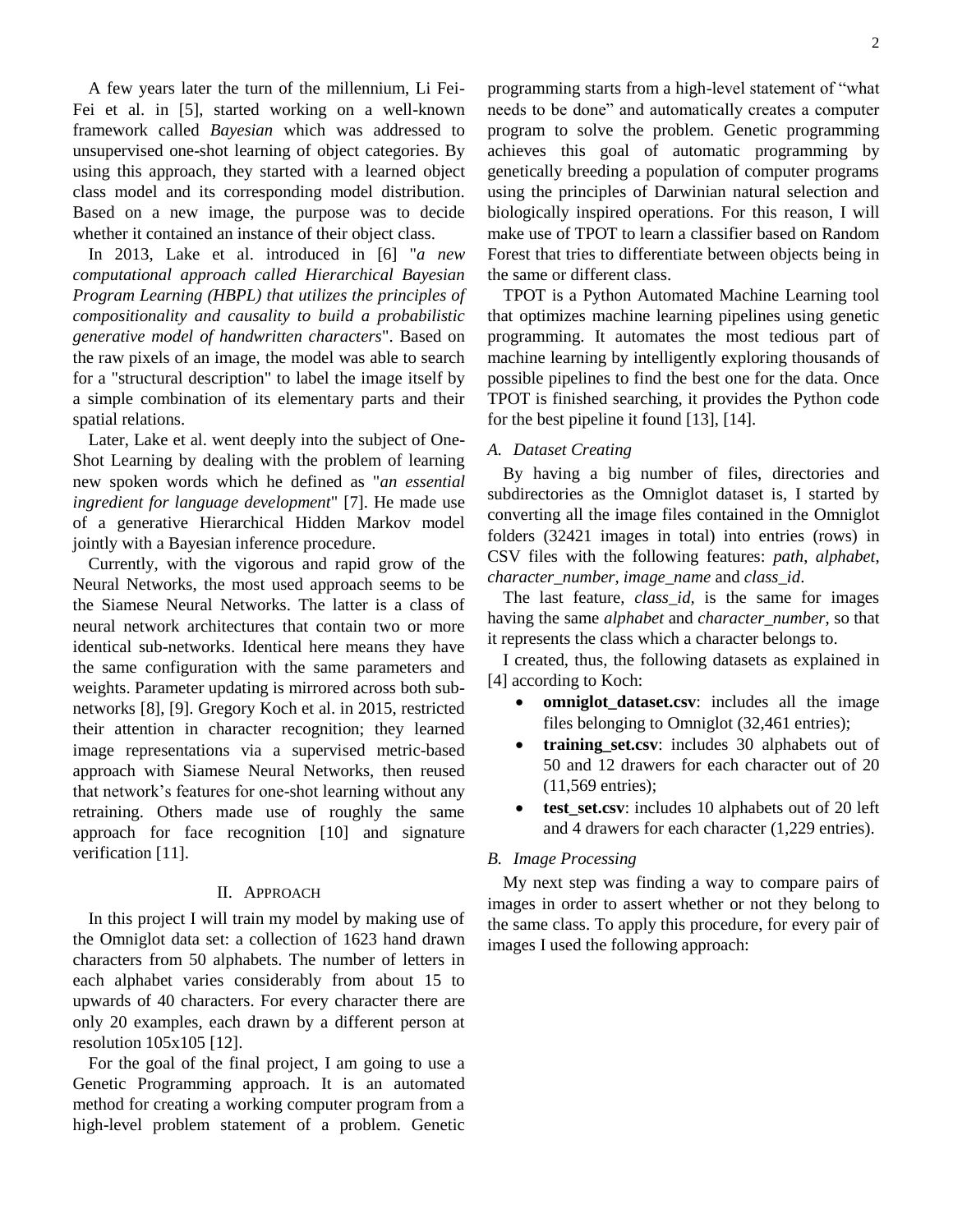1. Load both images as Image (PIL library) format:



2. Since they are in grey scale, convert every bit of the images (1 minus *pixel\_value*):



3. Figure out the box containing the object (character) inside the images and crop the images within that box;



4. Scale the second image with the size of the first one as the objects may have different size:





5. Simplify the images by removing (using a filter) useless details that the characters include (contour smoothing, sharpening, etc.):



6. Convert again the grey scale of the second image so that in a pair one image has its object black and the other image has its object white:



7. Overlap the two images to create a new one:



8. Convert the new image into the Omniglot original size (105x105) and then into a Numpy array; finally, take its amount of zeros (number of white pixels remaining) as Machine Learning feature.

By following this approach, images belonging to the same class are likely to have a small amount of zeros

#### *C. TPOT Optimizing and final Classifier*

In order to automatically optimise a series of feature preprocessors and models that maximise the crossvalidation accuracy on the data set, I made use of the TPOT APIs. Particularly, I generated a classifier based on Random Forest with 5 generations and 50,000 training examples (pairs of images) by sampling random *same* and *different* classes (equally distributed).

At the end of the process, it provided the code for the classifier based on Random Forest with the best Cross Validation score.

I finally used that classifier with again 50,000 training samples to evaluate the performance of the approach for image comparisons.

#### III. EXPERIMENTS

To empirically evaluate one shot learning performance, I made use of the same strategy used from Lake et al. in [6]. They evaluated their approach in a 20-Way One Shot Learning tasks for a total of 400 trials. That means, in every trial, the evaluation is made among 20 different classes and only one example: there will be therefore only a pair of characters belonging to the same class and 19 pairs of characters belonging to different classes the one to each other. The goal is to guess as more accurately as possible whether pair of images belong to the same class.

By doing this, my approach reached a value of 92% of accuracy in 400 trials of 20 Way One Shot Learning. In addition, I tested the same method but changing the "*N-Way*"; I repeated, therefore, the test for 10 Way and 5 Way One shot Learning obtaining roughly the same accuracy achieved for 20 Way.

## IV. DISCUSSION

Table 1 [4] depicts the best 20 Way One-shot accuracy from each type of approach. However, the same table clearly illustrates how humans have not been surpassed yet. By having a high percentage of 95.5%, in fact, the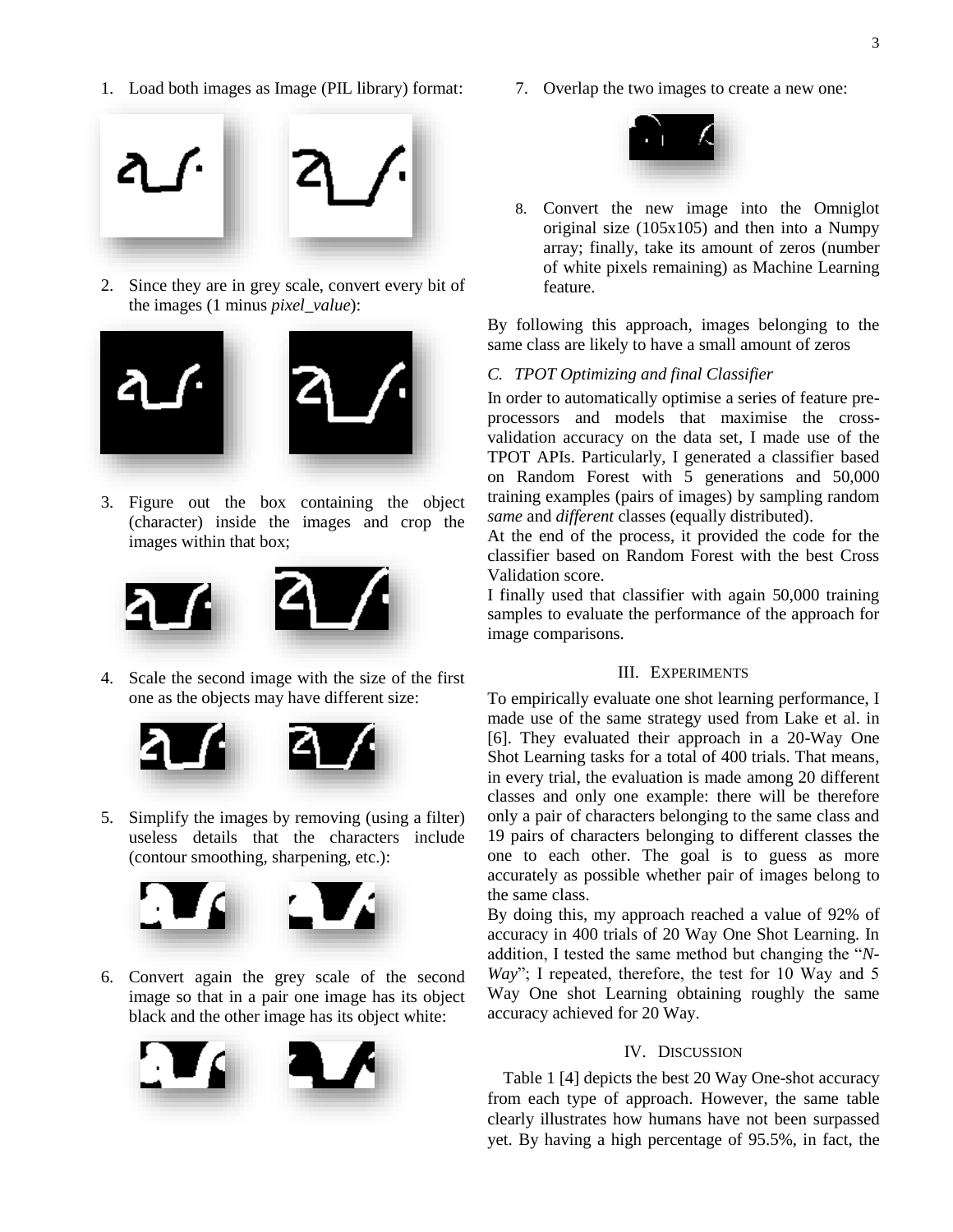only two methods out of 9 that seem to be properly compared to humans capabilities are Convolution Siamese Networks with 92%, and even better Hierarchical Bayesian Program Learning with 95.2%. My approach, in this ranking is located at the third place jointly with Convolution Siamese Networks.

| <b>METHOD</b>                          | <b>TEST</b> |
|----------------------------------------|-------------|
| 1-Nearest Neighbor                     | 21,7        |
| Simple Stroke                          | 35,2        |
| Siamese Neural Net                     | 58,3        |
| Deep Boltzmann Machine                 | 62          |
| <b>Hierarchical Deep</b>               | 65,2        |
| Affine mode                            | 81,8        |
| <b>Convolutional Siamese Net</b>       | 92          |
| Paris' Approach                        | 92          |
| Hierarchical Bayesian Program Learning | 95,2        |
| Humans                                 | 95,5        |

**Table 1 – 20 Way** *One-Shot Accuracy*



## V. CONCLUSION

I have presented in this paper a Machine Learning method based on Genetic Programming which makes use of TPOT, a Python Automated Machine Learning tool. The approach I developed is able to perform classifications from only a small set of samples. Particularly, the procedure has been tested in the so called 20 Way One Shot Learning where there is only one example out of 20.

The method has been performed for handwritten characters recognition by using the Omniglot Dataset.

By having, in fact, a small set of character samples, it will be able to recognize whether pairs of random characters written by different people are actually the same character.

This method appears to be in the first three positions as percentage of accuracy, as illustrated in Table 1 and Diagram 1.

By developing this project, I gradually increased my experience and knowledge on Machine Learning techniques, especially by classifying samples with different classification methods and/or different parameters. In addition, I discovered the powerful and the beauty of Automated Machine Learning tools, as TPOT is.

In conclusion, as shown in Table 1, it has not been developed yet any approach that is as smart as humans. However, by studying further some details of the dataset, the comparison may become thinner.

#### **REFERENCES**

- [1] F.F. Li, R. VanRullen, C.Coch, and P. Perona, "*Rapid natural scene categorization in the near absence of attention*". PNAS, 99(14):9596-9601, 2002.
- [2] S. Thorpe, D. Fize, and C. Marlot, "*Speed of processing in the human visual system*". Nature, 381:520-522, 1996.
- [3] I. Biederman. "*Recognition-by-Components: a theory of human understanding*". Psychological Review, 94:115-147, 1987.
- [4] Koch, G. R.. "*Siamese Neural Networks for One-shot Image Recognition*", 2015.
- [5] Fe-Fei, Li, Fergus, Robert, and Perona, Pietro. "*A Bayesian approach to unsupervised one-shot learning of object categories*". In Computer Vision, 2003. Proceedings. Ninth IEEE International Conference on, pp. 1134–1141. IEEE, 2003.
- [6] Lake, Brenden M, Salakhutdinov, Ruslan R, and Tenenbaum, Josh. "*One-shot learning by inverting a compositional causal process*". In Advances in neural information processing systems, pp. 2526–2534, 2013.
- [7] Lake, Brenden M, Lee, Chia-ying, Glass, James R, and Tenenbaum, Joshua B. "*One-shot learning of generative speech concepts*". Cognitive Science Society, 2014.
- [8] Jane Bromley, Isabelle Guyon, Yann LeCun, Eduard Sickinger and Roopak Shah. "*Signature Verification using a Siamese Time Delay Neural Network*". AT&T Bell Laboratories, 1994.
- [9] YIN, Wenpeng et al. "*ABCNN: Attention-Based Convolutional Neural Network for Modeling Sentence Pairs*". Transactions of the Association for Computational Linguistics, [S.l.], v. 4, p. 259-272, jun. 2016. ISSN 2307- 387X.
- [10] Firdaouss Doukkali, "*One-Shot Learning: Face Recognition using Siamese Neural Network*". Toward Data Science. Internet: towardsdatascience.com/one-shot-learning-facerecognition-using-siamese-neural-network-a13dcf739e.
- [11] Sounak Dey, Anjan Dutta, J. Ignacio Toledo et al. "*SigNet: Convolutional Siamese Network for Writer Independent*